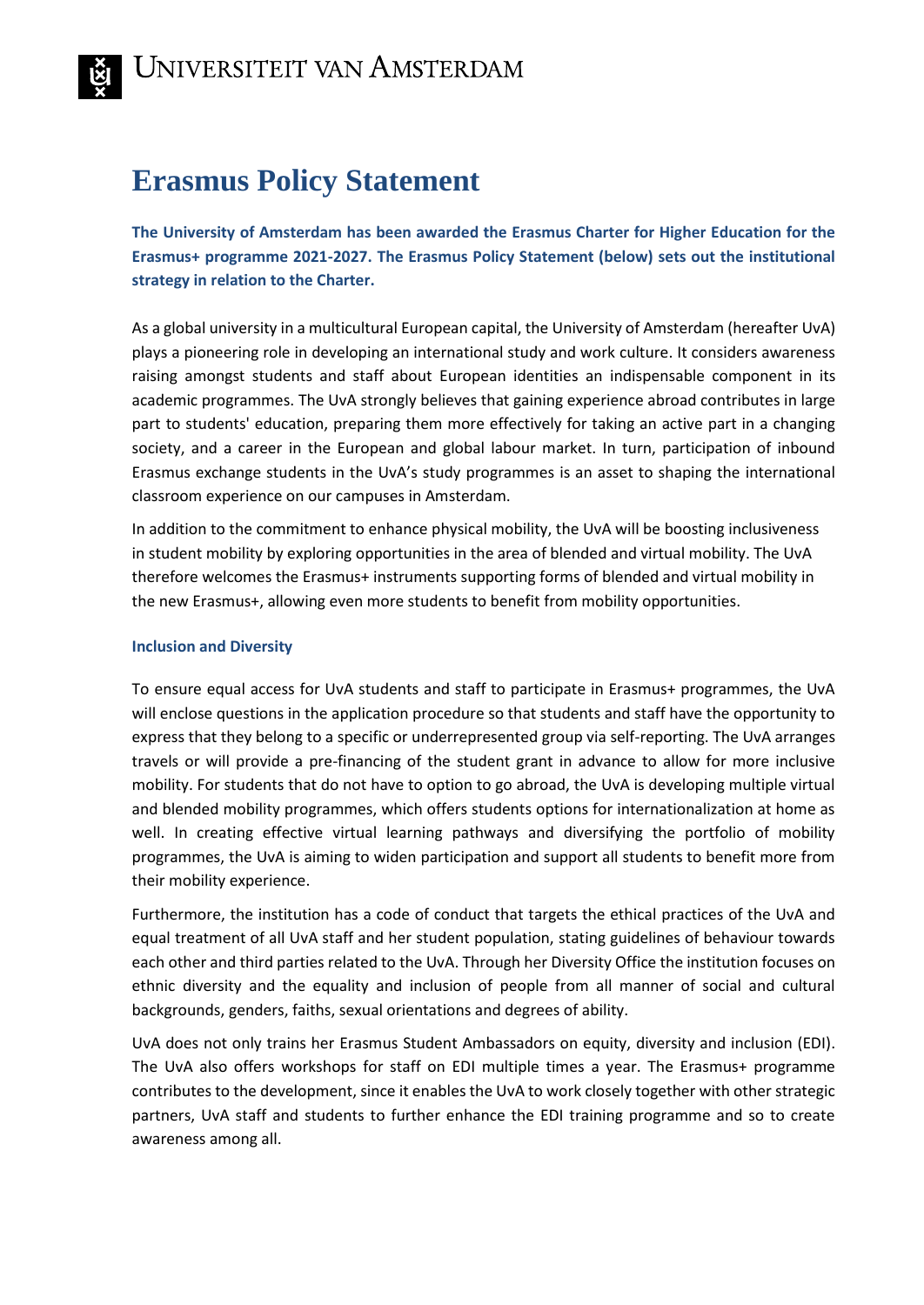#### **Promoting civic engagement and active citizenship amongst our students**

The UvA has an award-winning ambassadors programme where incoming and outgoing students are offered the chance to share their experiences with potential applicants or target groups with fewer opportunities. As mentioned before the students are trained on equity, diversity and inclusion and during the programme, with specific tasks (reviewed every year), ambassadors are challenged to tackle multiple obstacles that students can encounter before, during and after their mobility programmes so that they can help other students overcoming these obstacles. They help creating our predeparture sessions for outgoing students & goodbye events for incoming students that are about to return back home and review and form our exchange brochure and start newsletter for international students.

Students participating in the Erasmus+ KA2 NICE project will not only complete online modules in intercultural competence and entrepreneurship, but also build an innovative business solution for a global challenge (like the UN SDG's). This mobility experience places students into international collaborative teams promoting and enabling civic action and providing an opportunity for students to develop key skillsets which will improve their employability.

The UvA funds and works closely with the International Student Network (ISN), a part of the Erasmus Student Network. The aim of ISN is to help foster student mobility through optimizing the social and cultural integration of international students in Amsterdam. They try to achieve this by organizing introduction days, gatherings, weekend trips, excursions and other cultural activities. They also promote contact with Dutch students by their buddy and coach system.

Furthermore, the UvA is renewing the collaboration between the university and the city. The UvA wants to enter into structural partnerships with companies, social institutions, museums, citizens and especially with the municipality of Amsterdam so that UvA students and staff have the opportunity to be more involved with the city of Amsterdam.

#### **Promoting environmentally friendly Erasmus+ practices**

No issue is more relevant for future leaders than sustainability. The UvA aims to equip her students with specialist knowledge of sustainability issues in order to prepare the leaders of tomorrow. This begins with raising awareness about sustainability issues among students and staff. Through debates, discussions and various initiatives, ideas, visions, and best practices will be developed and disseminated (e.g. Community of Practice). That way it will elucidate what sustainability entails for UvA students and staff. Student-led initiatives such as the Green Office will be involved in the Erasmus+ programme. This office is aiming to promote sustainability at the UvA and raising awareness of the issue among students and employees. Within the institution it will be discussed what extra grant opportunities will be available for more sustainable trips. The UvA is also participating in blended and virtual mobility programmes, which offers more sustainable mobility options for students.

To further enhance the sustainability of the campus and the city of Amsterdam, the UvA is part of an institutional partnership called the Amsterdam Green Campus. This partnership focuses on projects and initiatives that take shape within a triple helix context (education, government and entrepreneurs). It often concerns subjects related to sustainable developments and the transition to a circular society. The aim here is to keep the Amsterdam metropolitan region innovative and sustainable.